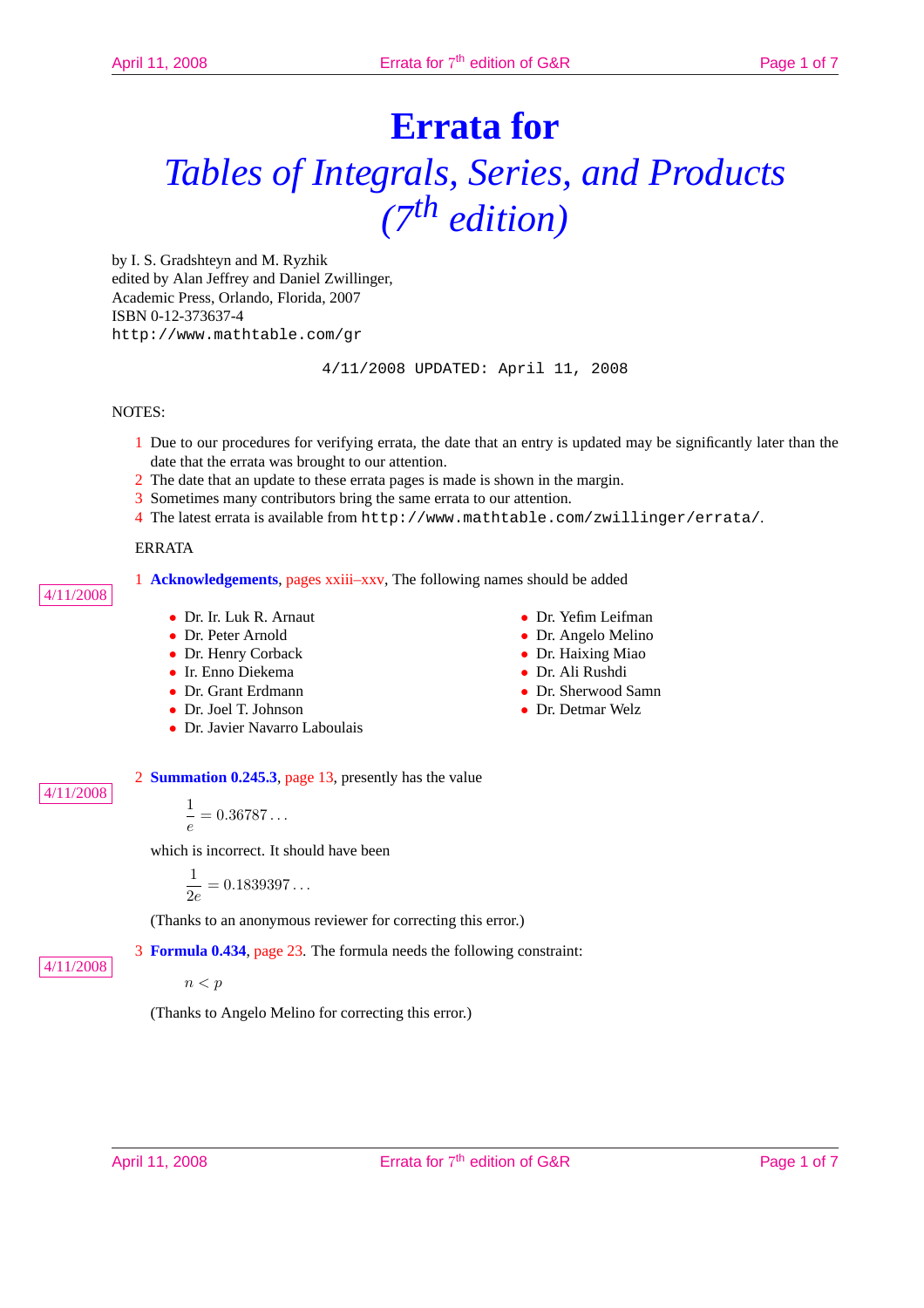4 **Integral 2.33 4**, page 108, presently has an evaluation that begins 4/11/2008

$$
\pm \frac{x^{m+1-n}}{na}
$$

which is incorrect. It should have been

$$
\pm \frac{x^{m+1-n}}{na}e^{\pm ax^n}
$$

(Thanks to Henry Corback for correcting this error.)

5 **Integral 2.33.16**, page 109, presently has the integrand

4/11/2008

4/11/2008

which is incorrect. It should have been

 $e^{-\beta x^2}$ 

 $e^{-\beta x^n}$ 

(Thanks to Victor H. Moll for correcting this error.)

6 **Integral 2.536 1**, page 164, presently has an evaluation that begins

$$
\frac{1}{p+1}\ldots
$$

which is incorrect. It should have been

$$
\frac{1}{p+a}\ldots
$$

(Thanks to Sherwood Samn and Grant Erdmann for correcting this error.)

7 **Integral 3.112 5**, page 253, presently has an evaluation that is missing a minus sign ("−") in front of the entire 4/11/2008 expression.

(Thanks to Haixing Miao for correcting this error.)

8 **Integrals in 3.323**, page 337. The following new integral should be added (which is a generalization of  $4/11/2008$  3.323.3):  $\frac{1}{2}$  $\overline{a}$  $\mathbf{r}$  $\overline{a}$  $\frac{1}{2}$ 

$$
\textbf{3.323.4} \qquad \int_0^\infty \exp\left(-\beta^2 x^4 \pm 2\gamma^2 x^2\right) \, dx = \frac{\pi}{4} \frac{\gamma}{\beta} \exp\left(\frac{\gamma^4}{2\beta^2}\right) \left[I_{-1/4}\left(\frac{\gamma^4}{2\beta^2}\right) \pm I_{1/4}\left(\frac{\gamma^4}{2\beta^2}\right)\right]
$$

(Thanks to Joel T. Johnson for suggesting this addition.)

9 **Integral 3.457 2**, page 364, the evaluation is presently

4/11/2008

$$
\frac{2}{(2n+1)a^{n+1/2}} \left[ \ln(4a) - \boxed{3}C - 2\psi(2n) - \psi(n) \right]
$$

which is incorrect, it should have been

$$
\frac{2}{(2n+1)a^{n+1/2}} \left[ \ln(4a) - C - 2\psi(2n) + \psi(n) \right]
$$

(Thanks to Victor H. Moll for correcting this error.)

10 **Integral 3.471.1**, page 367, is missing the constraint " $\beta > 0$ ".

4/11/2008 (Thanks to Victor H. Moll for correcting this error.)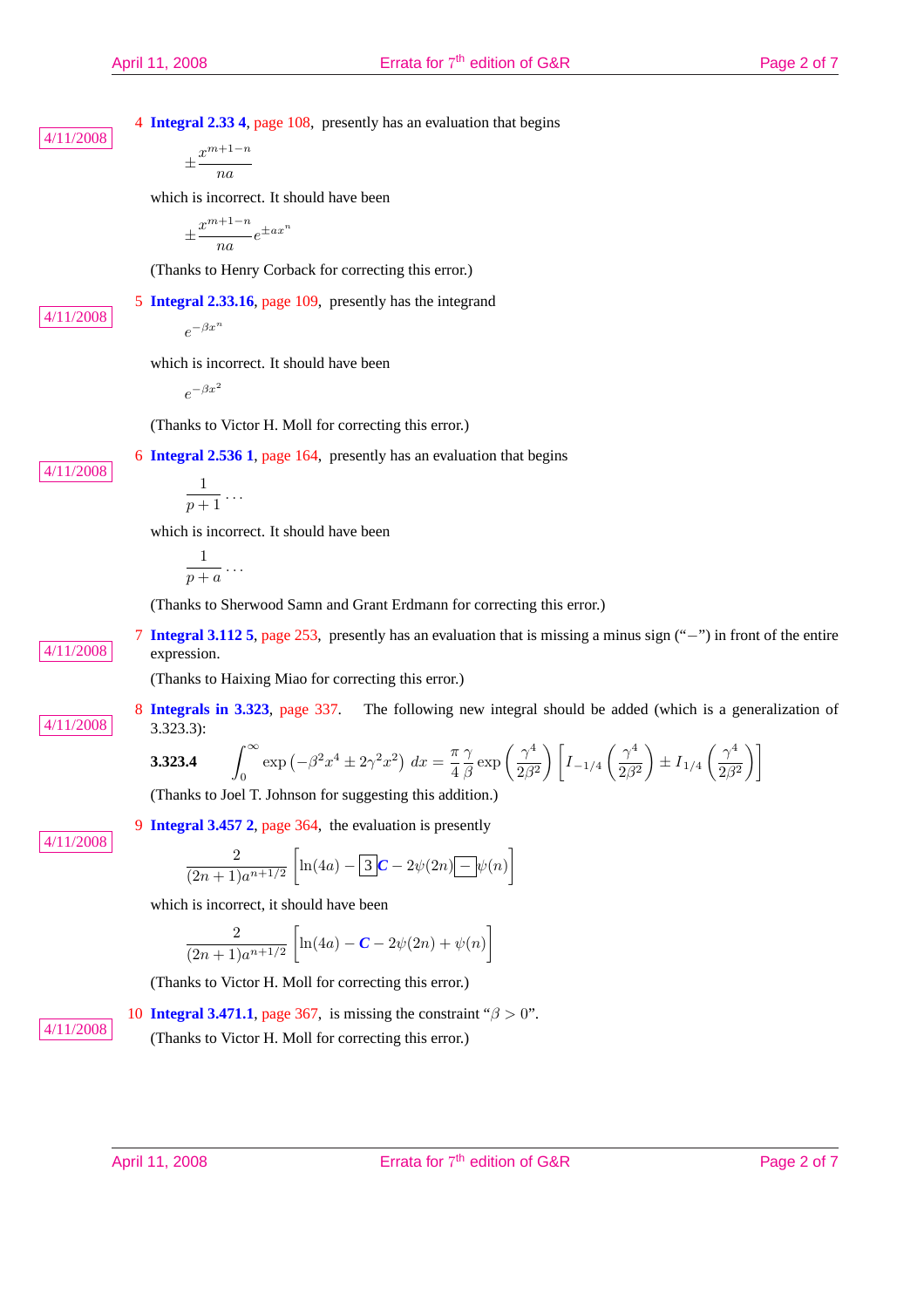11 **Integral 3.624 3**, page 396, has an extra factorial in the result. The result is presently 4/11/2008

$$
\pi \frac{(2n)!!}{2^{2n+1}(n!)^2}
$$

which is incorrect; it should have been

$$
\pi \frac{(2n)!}{2^{2n+1}(n!)^2}
$$

(Thanks to Victor H. Moll for correcting this error.)

12 **Integral 3.652 3**, page 403, in two places the angle x is in an incorrect position. That is "cot<sup> $\mu + \frac{1}{2}x$ </sup>" should be  $4/11/2008$  $\frac{1}{2}$  x" and "tan<sup> $\mu-\frac{1}{2}x$ " should be "tan $\mu-\frac{1}{2}x$ ".</sup>

(Thanks to Victor H. Moll for correcting this error.)

- 13 **Integral 3.654 3**, page 404, has the angle x is an incorrect position. That is "tan<sup> $\pm(\mu-1)x$ </sup>" should be "tan<sup> $\pm(\mu-1)x$ </sup>". 4/11/2008 (Thanks to Victor H. Moll for correcting this error.)
- 14 **Integral 3.691 3**, page 415, the integrand now ends with an " $x$ " when is should end with a " $dx$ ". 4/11/2008 (Thanks to Victor H. Moll for correcting this error.)
	- 15 **Integral 3.725.2**, page 425, the integral should be a principal value integral.

4/11/2008 (Thanks to Victor H. Moll for correcting this error.)

16 **Integral 3.852 5**, page 476, the integrand is presently 4/11/2008

$$
\left(\sin^2 x - x^2 \cos x^2\right) \frac{1}{x^4}
$$

which is incorrect; it should have been

$$
\left(\sin x^2 - x^2 \cos x^2\right) \frac{1}{x^4}
$$

(Thanks to Victor H. Moll for correcting this error.)

17 **Integral 3.852 6**, page 476, the integrand is presently

4/11/2008

4/11/2008

 $\overline{a}$  $\cos^2 x - \frac{1}{1}$  $1 + x^2$  $\setminus$  1  $\boldsymbol{x}$ 

which is incorrect; it should have been

$$
\left(\cos x^2 - \frac{1}{1+x^2}\right) \frac{1}{x}
$$

(Thanks to Victor H. Moll for correcting this error.)

18 **Integrals 3.462 20–3.462 24**, pages 476–477, the integrands all presently have the term

$$
\sqrt{x+b^2}
$$

and, in every case, it should be

p  $x^2 + b^2$ 

(Thanks to Victor H. Moll for correcting this error.)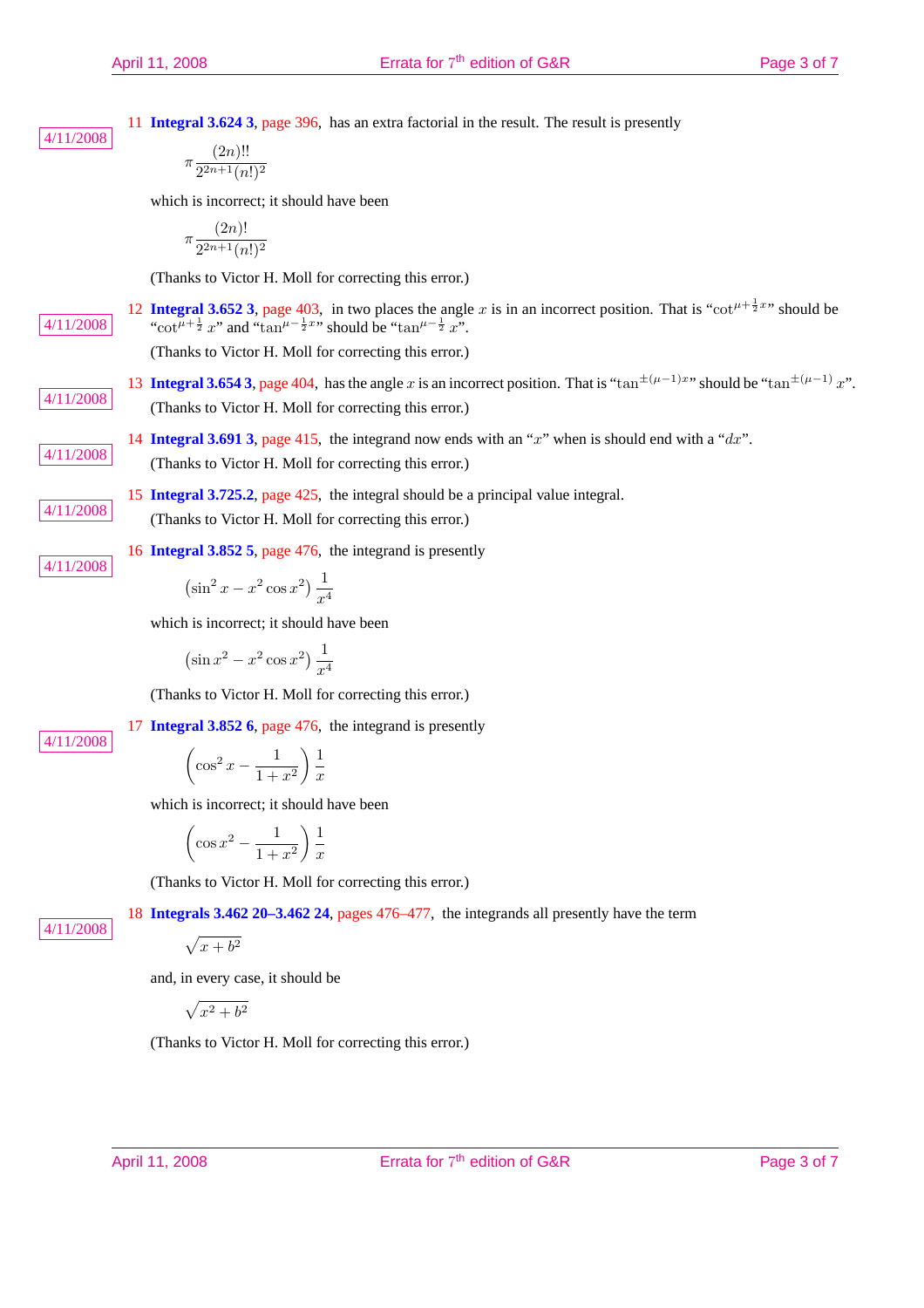| 4/11/2008 | 19 Integral 3.931 4, page 495, the first integrand presently has the limits<br>$\int$ r $\pi/2$                                                                                |  |
|-----------|--------------------------------------------------------------------------------------------------------------------------------------------------------------------------------|--|
|           | which is incorrect; it should have been                                                                                                                                        |  |
|           |                                                                                                                                                                                |  |
|           |                                                                                                                                                                                |  |
|           | (Thanks to Victor H. Moll for correcting this error.)                                                                                                                          |  |
| 4/11/2008 | 20 Integrals 3.948.5 and 3.948.6, page 500, each integrand contains " $e^{-\beta x}$ " which is incorrect; they should have<br>been " $e^{-px}$ ".                             |  |
|           | (Thanks to Victor H. Moll for correcting this error.)                                                                                                                          |  |
| 4/11/2008 | 21 <b>Integral 3.982.3</b> , page 510, the denominator of the integrand is now "sinh <sup>2</sup> $h x$ " which is incorrect; it should<br>have been "sinh <sup>2</sup> $x$ ". |  |
|           | (Thanks to Victor H. Moll for correcting this error.)                                                                                                                          |  |
| 4/11/2008 | 22 Integral 3.987.1, page 512, the result contains an " $\alpha$ " which should be an "a".                                                                                     |  |
|           | (Thanks to Victor H. Moll for correcting this error.)                                                                                                                          |  |
| 4/11/2008 | 23 Integral 4.134.1, page 524. This integral is incorrect and should be deleted. (Note that the integrand and limits<br>are identical to integral 4.134.2)                     |  |
|           | (Thanks to Victor H. Moll for identifying this error.)                                                                                                                         |  |
| 4/11/2008 | 24 Integrals 4.135.1–2, page 524. Each of these integrals contains the term                                                                                                    |  |
|           | $\ldots\left(\boxed{-\frac{\beta\gamma^2}{\alpha^2+\beta^2}}\right)\ldots$                                                                                                     |  |
|           | which is incorrect. This term should have been                                                                                                                                 |  |
|           | $\ldots\left(\frac{\beta\gamma^2}{\alpha^2+\beta^2}\right)\ldots$                                                                                                              |  |
| 4/11/2008 | (Thanks to Joel T. Johnson for correcting these errors.)                                                                                                                       |  |
|           | 25 Integral 4.272.8, page 552. The evaluation of this integral is incorrect. The correct evaluation is:                                                                        |  |
|           | $(n-1)! \sum_{k=0}^{\infty} \frac{(-1)^k}{(\nu+k)^n}$                                                                                                                          |  |
|           | (Thanks to Victor H. Moll for correcting this error.)                                                                                                                          |  |
|           | 26 Integral 4.272.18, page 552. The evaluation of this integral is incorrect. The correct evaluation is:                                                                       |  |
| 4/11/2008 | $\Gamma\left(3-\frac{1}{n}\right)\left(p^{-3+\frac{1}{n}}-q^{-3+\frac{1}{n}}\right)$                                                                                           |  |
|           | (Thanks to Victor H. Moll for correcting this error.)                                                                                                                          |  |
|           |                                                                                                                                                                                |  |
|           |                                                                                                                                                                                |  |
|           |                                                                                                                                                                                |  |
|           | Errata for 7 <sup>th</sup> edition of G&R<br>April 11, 2008<br>Page 4 of 7                                                                                                     |  |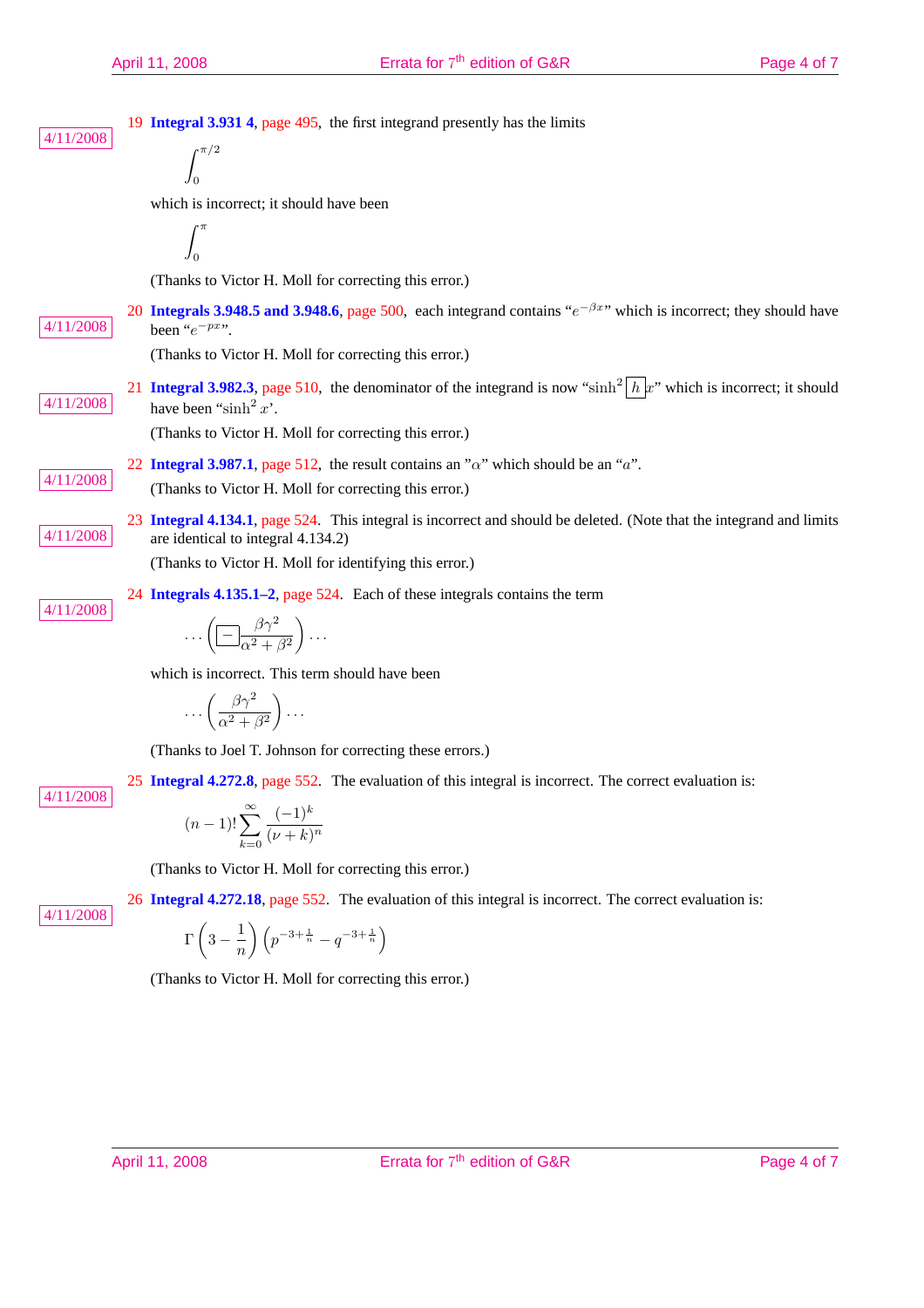28 **Integral 4.428.1**, page 595. The evaluation of this integral is incorrect. The correct evaluation is:

27 **Integral 4.397.8**, page 589, the integrand is presently

 $\ln (1 - 2a \cos x + a^2)$  $\sin nx \sin x$ 

which is incorrect, it should have been

$$
\ln\left(1-2a\cos x + a^2\right)\cos nx \cos x
$$

(Thanks to Victor H. Moll for correcting this error.)

4/11/2008

4/11/2008

4/11/2008

$$
= \pi \left( a + b \log 2 + \sum_{n=1}^{m} \frac{(-1)^n (b - 2an)}{n} \right)
$$

where  $m \le \frac{b}{2a} < m + 1$  and  $m = 0, 1, 2, 3, ...$ (Thanks to Yefim Leifman for correcting this error.)

29 **Integral 4.537.3**, page 604, the integrand is presently

$$
\arctan\left(\tan\lambda\sqrt{1-k^2}x^2\right)
$$

which is incorrect, it should have been

$$
\arctan\left(\tan\lambda\sqrt{1-k^2x^2}\right)
$$

(Thanks to Victor H. Moll for correcting this error.)

30 **Integrals in 5.112**, page 620. The following new integral should be added:

5.112.14 
$$
\int \frac{\mathbf{K}(k)}{k^4} dk = -\frac{1}{9k^3} \left[ (1+4k^2) \mathbf{E}(k) + 2k'^2 \mathbf{K}(k) \right]
$$

(Thanks to Detmar Welz for suggesting this addition.)

4/11/2008

4/11/2008

$$
\int x^{-p} Z_{p+1}(x) dx = -x^{-p} Z_p(x)
$$

which is incorrect. It should have been

31 **Integral 5.52.2**, page 629, presently has

$$
\int x^{-p+1} Z_p(x) dx = -x^{-p+1} Z_{p-1}(x)
$$

(Thanks to Detmar Welz for correcting this error.)

4/11/2008

32 **Integral 6.153**, page 633, is incorrect; it should be replaced with

$$
\int_0^1 \frac{x \mathbf{E}(ax)}{(1 - a^2 x^2) \sqrt{1 - x^2}} dx = \frac{\pi}{2\sqrt{1 - a^2}}
$$

valid when  $a^2 < 1$ .

(Thanks to Detmar Welz for correcting this error.)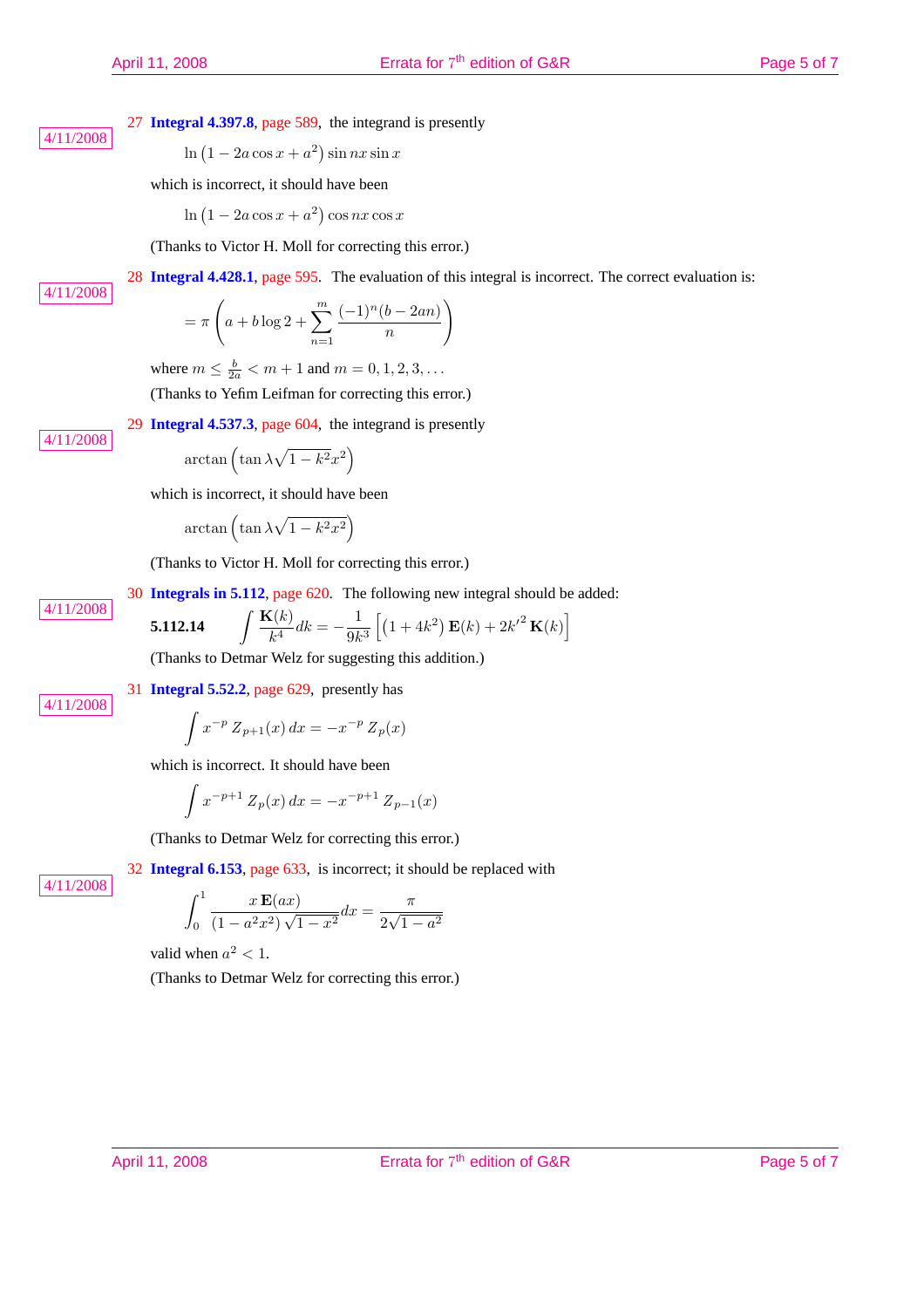33 **Integral 6.155–6.157**, page 633. The following new integrals should be added:

$$
\boxed{4/11/2008}
$$

6.155 
$$
\int_0^1 \frac{x \mathbf{K}(ax)}{\sqrt{1-x^2}} dx = \frac{\pi}{2a} \arcsin(a) \qquad [a^2 \le 1]
$$
  
6.156 
$$
\int_0^1 \frac{x \mathbf{E}(ax)}{\sqrt{1-x^2}} dx = \frac{\pi}{4a} \left( \arcsin(a) + a\sqrt{1-a^2} \right) \qquad [a^2 \le 1]
$$
  
6.157 
$$
\int_0^1 \left[ \left( 1 - \frac{k^2}{2} \right) \mathbf{K}(k) - \mathbf{E}(k) \right]^2 \left( 1 - \frac{k^2}{2} \right) \frac{dk}{k^7} = \frac{1}{48}
$$
 (Thus the Dethner Wels for suggesting these additions.)

(Thanks to Detmar Welz for suggesting these additions.)

34 **Integral 6.592.1**, page 690, the integration range is presently  $\int_{0}^{\infty}$ 0 which is incorrect. It should have been  $\int_1^1$  $\frac{J_0}{J_0}$   $\frac{J_0}{J_0}$   $\frac{J_0}{J_0}$   $\frac{J_0}{J_0}$ 

4/11/2008

4/11/2008

4/11/2008

4/11/2008

$$
\int x^{-\mu - \frac{1}{2}(x-1)\mu - 1} e^{-\alpha x} K_{\nu}(\alpha x)
$$

35 **Integral 6.625.10**, page 704, the integrand is presently

which is incorrect. It should have been

$$
\int x^{-\mu-\frac{1}{2}}(x-1)^{\mu-1}e^{-\alpha x}K_{\nu}(\alpha x)
$$

(Thanks to Theodoros Theodoulidis for this correction.)

36 **Formula 8.241.1**, page 887, presently has the term

$$
\cdots = \boxed{x \ln \ln \frac{1}{x}} - \dots
$$

which is incorrect and should be removed.

(Thanks to Frank O'Brien for this correction.)

37 **Summations 8.514.8–9**, page 935. The following new summations should be added:

**8.514.8** 
$$
\sum_{k=1}^{\infty} \frac{(-1)^k}{2k} J_{2k}(z) = -\frac{\pi}{8} N_0(z) + \frac{1}{4} \left( \log \frac{z}{2} + C \right) J_0(z)
$$
  
**8.514.9** 
$$
\sum_{k=1}^{\infty} \frac{(-1)^k (2k+1)}{(2k+1)^2 - 1} J_{2k+1}(z) = -\frac{\pi}{8} N_1(z) + \frac{1}{4} \left( \log \frac{z}{2} + C - 1 \right) J_1(z) - \frac{1}{4z} J_0(z)
$$

(Thanks to Detmar Welz for suggesting these additions.)

38 **Formula 8.936.1** page 992, presently contains the term

$$
\cdots \left\{\frac{1}{4}\left(\boxed{t^2-1}\right)\right\}^{\frac{1}{4}-\frac{\lambda}{2}}\cdots
$$

which is incorrect. It should have been

$$
\cdots \left\{\frac{1}{4}\left(\boxed{1-t^2}\right)\right\}^{\frac{1}{4}-\frac{\lambda}{2}}\cdots
$$

(Thanks to Enno Diekema for this correction.)

39 **Formula 8.982.2**, page 1004 presently has an " $x$ " on the left hand side of the equation, which is incorrect; it  $4/11/2008$  should be a "z".

(Thanks to Luk Arnaut for this correction.)